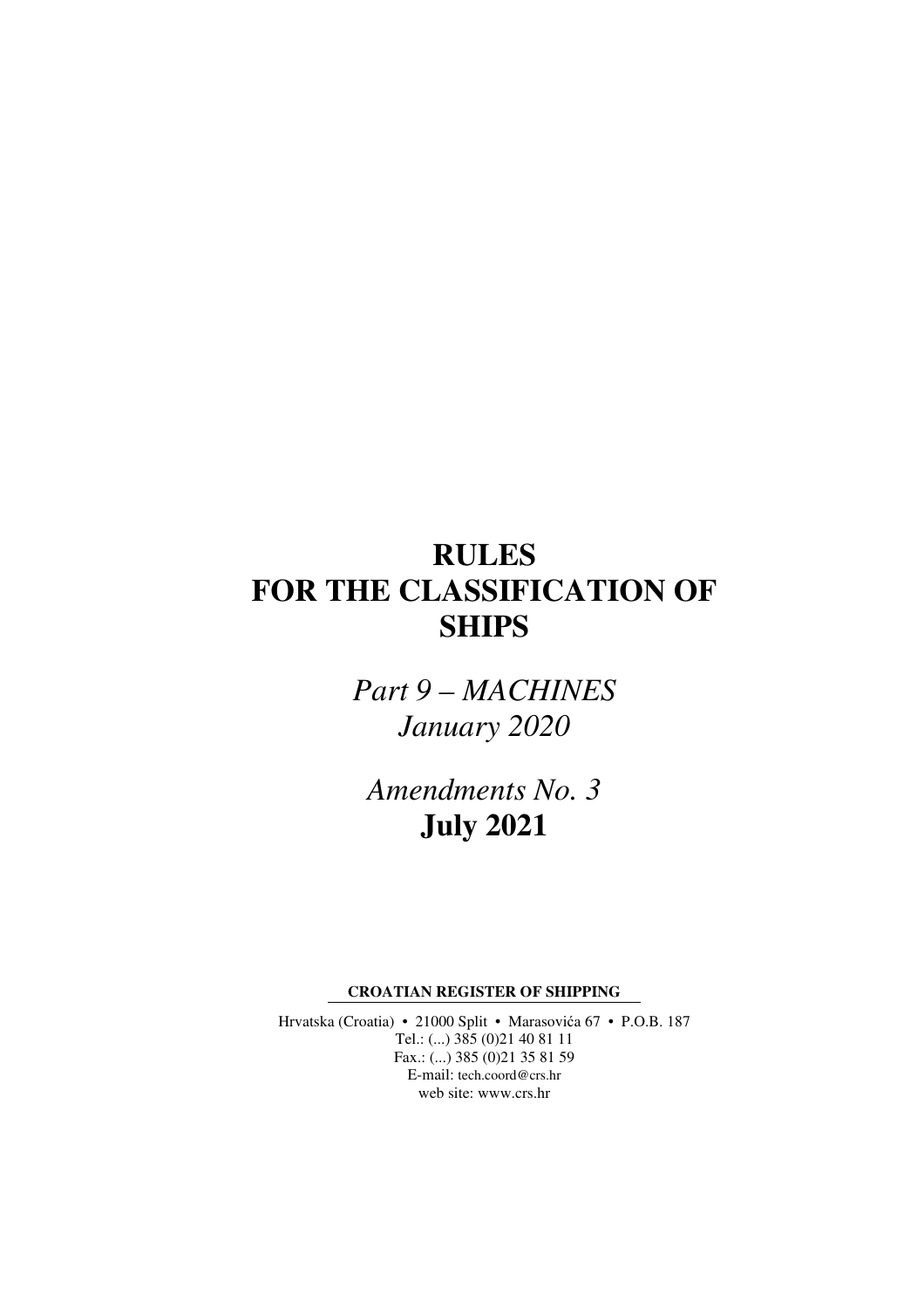By the decision of the General Committee of Croatian Register of Shipping,

### Amendments No. 3 to the **RULES FOR THE CLASSIFICATION OF SHIPS**  Part 9 – MACHINES

have been adopted on 28th June 2021 and shall enter into force on 1st July 2021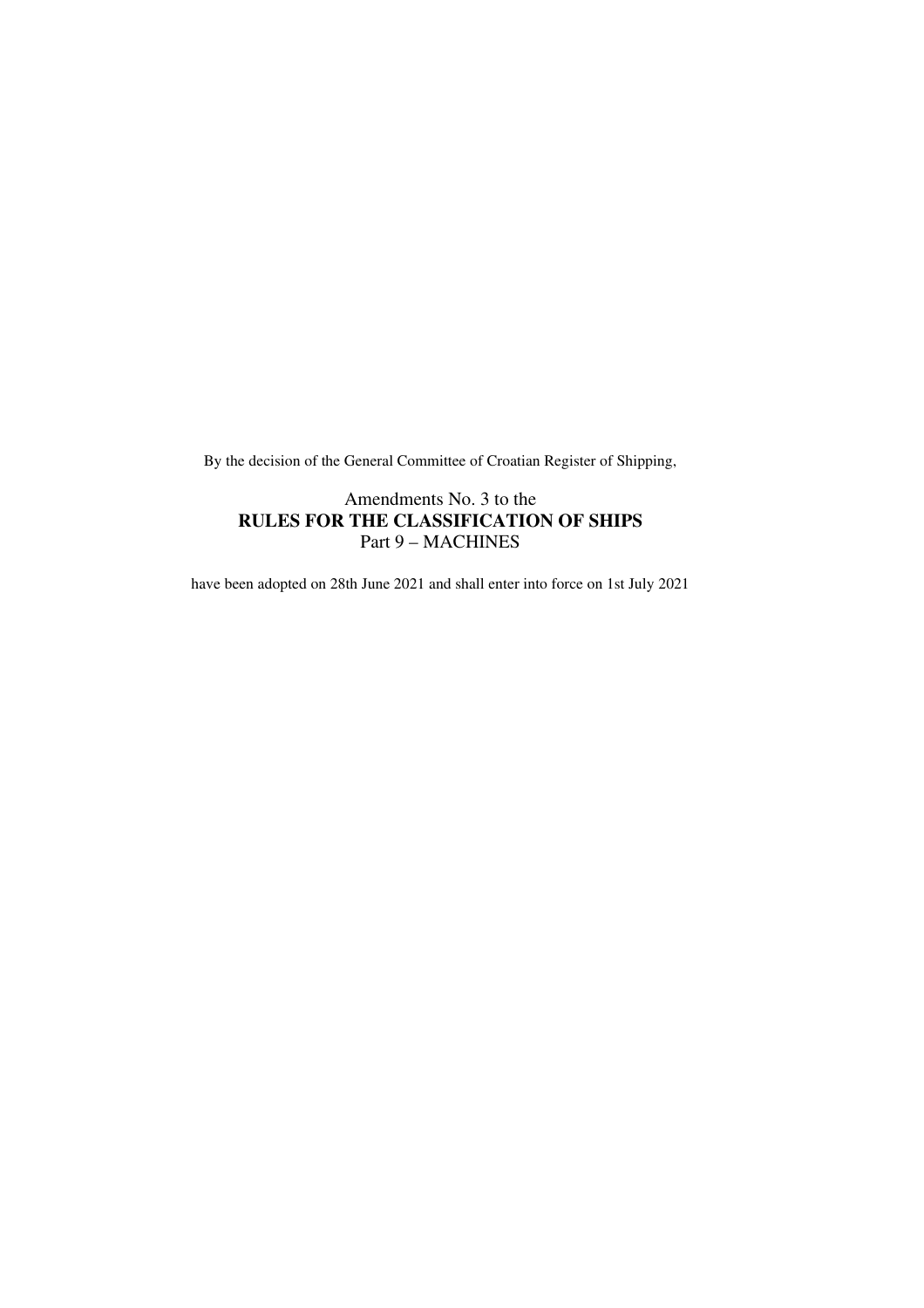## **INTRODUCTORY NOTES**

These amendments shall be read together with the requirements in the Rules for the Classification of Ships, Part 9 – Machines, edition January 2020, as last amended by Amendments No. 2, edition January 2021.

Table 1 contains review of amendments, where items changed or added in relating to previous edition are given, with short description of each modification or addition. All major changes throughout the text are shaded.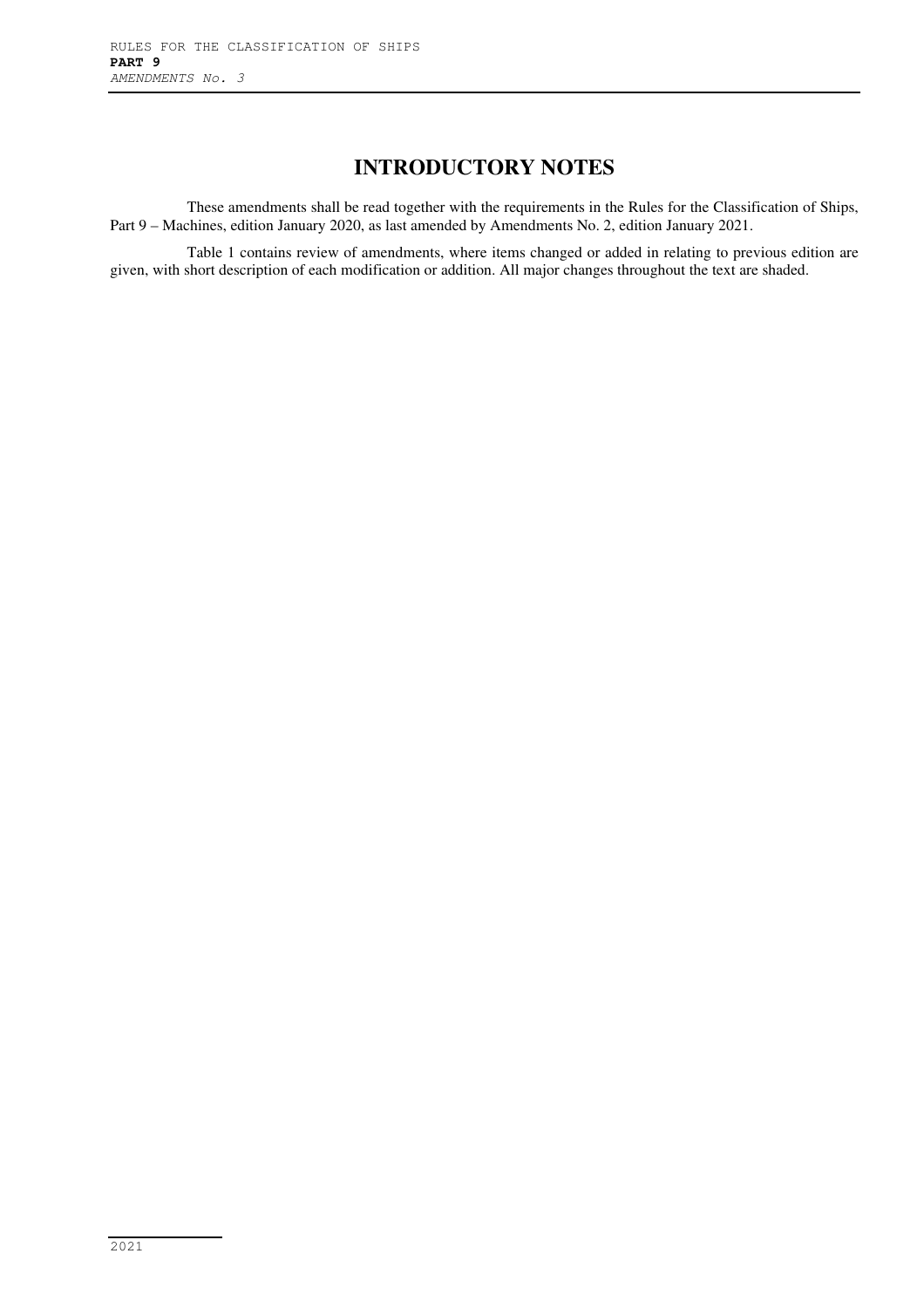This Part of the Rules includes the requirements of the following international Organisations:

### **International Maritime Organization (IMO)**

**Conventions:** International Convention for the Safety of Life at Sea 1974 (SOLAS 1974) and all subsequent amendments up to and including the 2014 amendments (MSC.365/93). Protocol of 1988 relating to the International Convention for the Safety of Life at Sea 1974, as amended (SOLAS PROT 1988).

**Circulars:** MSC.1/Circ.1425

### **International Association of Classification Societies (IACS)**

### **Unified Requirements (UR):**

A3 (Rev.1 2019), F29 (Rev. 6, 2005), M2 ( 1971), M3 (Rev. 6, 2018), M9 (Corr. 2, 2007), M10 (Rev. 4, 2013), M11 (1972), M12 (1972), M16 (Rev. 1, 2005), M26 (Corr. 1, 2005), M28 (1978), M42 (Rev. 4, 2011), M44 (Corr.2, Nov 2016), M51 (Corr. 1, Oct 2018), M53 (Rev. 4, Aug 2019), M56 (Rev. 3, 2015), M60 (1997), M61 (2003), M63 (2005), M66 (Rev. 3, 2008), M67 (Rev. 2, 2015), M71 (Corr.1, 2016), M72 (Rev.2, 2019), M73 (Corr.1, 2016), Z26 (2015), M77 (Rev.1 Aug 2019), M79 (rev. 1, Feb 2020), M80 (2019)

### **Unified Interpretations:**

SC76 (1985), SC94 (Rev. 2, 2016), SC133 (1998), SC189 (2004), SC228 (2008), SC242 (Rev.2, 2020), SC246 (Rev.1, 2015)

### **International Organisation for Standardisation:**

ISO 1122-1:1998 Corr. 1:1999 Corr. 2:2009, ISO 6336-1:2006 Corr. 2008, ISO 6336-2:2006 Corr. 2008, ISO 6336-3:2006 Corr. 2008, ISO 6336-5:2003, ISO 19019:2005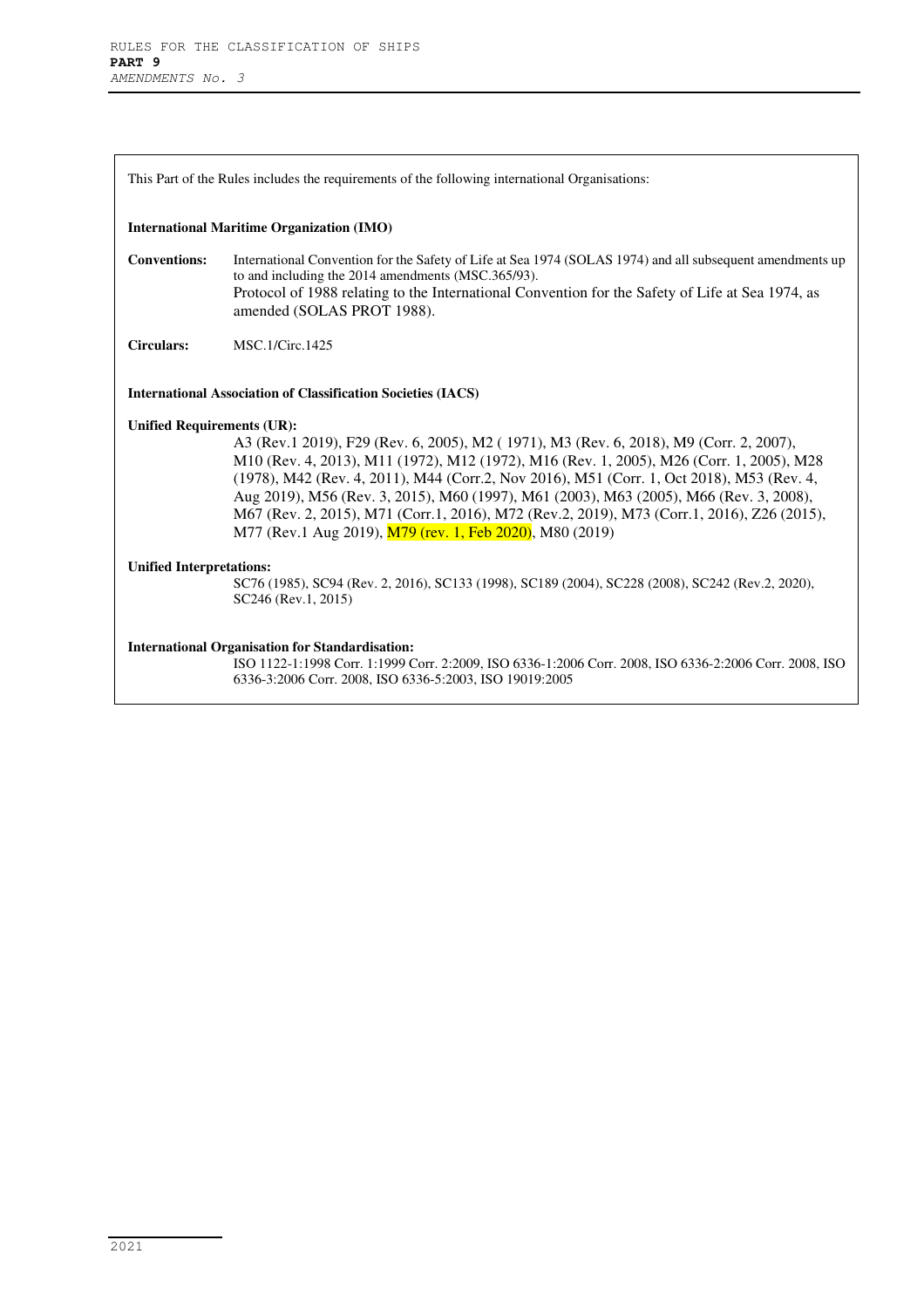# **TABLE 1 – REVIEW OF AMENDMENTS**

This review comprises amendments in relation to the Rules for the Classification of Ships, Part 9 – Machines, edition January 2020, as last amended as amended by Amendments No. 2, edition January 2021.

| ITEM                       | <b>DESCRIPTION OF THE AMENDMENTS</b>      |
|----------------------------|-------------------------------------------|
| SECTION 6 – DECK MACHINERY |                                           |
| Paragraph 6.5.8            | Update due to inclusion of UR M79, Rev. 1 |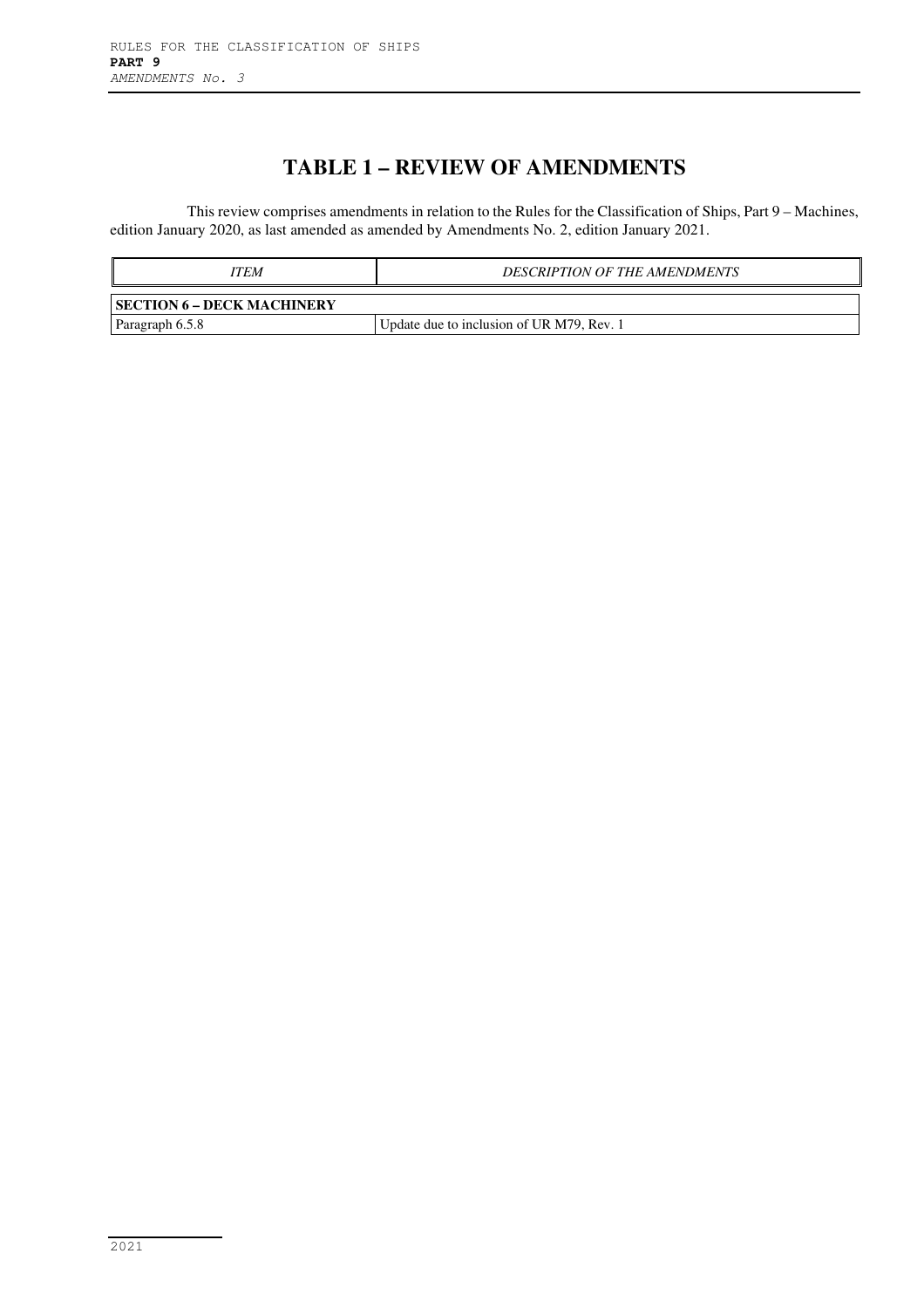### **6 DECK MACHINERY**

 **Head 6.5 TOWING WINCHES,** paragraph 6.5.8 has been amended and should be read as follows:

**6.5.8.1** This requirements defines minimum safety standards for winch emergency release systems provided on towing winches that are used on towing ships within close quarters, ports or terminals, including those ships normally not intended for towing operation in transverse direction. This requirements is not intended to cover towing winches on board ships used solely for long distance ocean towage, anchor handling or similar offshore activities.

The purpose of this requirement is to provide requirements to prevent the capsize of a tug when in the act of towage as a result of the towline force acting transversely to the tug (in beam direction) as a consequence of an unexpected event (could be loss of propulsion/steering or otherwise), whereby the resulting couple generated by offset and opposing transverse forces (towline force is opposed by thrust or hull resistance force) causes the tug to heel and, ultimately, to capsize. This capsize may be referred to as "girting", "girthing", "girding" or "tripping". See Figure 6.5.8.1a which shows the forces acting during towage operations.

'**Emergency release system**' refers to the mechanism and associated control arrangements that are used to release the load on the towline in a controlled manner under both normal and black out conditions.

**'Maximum design load'** is the maximum load that can be held by the winch as defined by the manufacturer (the manufacturer's rating)

**'Fleet angle'** is the angle between the applied load (towline force) and the towline as it is wound onto the winch drum, see Figure 6.5.8.1b.

#### **6.5.8.2 General requirements**

The in-board end of the towline is to be attached to the winch drum with a weak link or similar arrangement that is designed to release the towline at low load.

All towing winches are to be fitted with an emergency release system.

### **6.5.8.3 Emergency release system performance requirements**

The emergency release system is to operate across the full range of towline load, fleet angle and ship heel angle under all normal and reasonably foreseeable abnormal conditions (these may include, but are not limited to, the following: vessel electrical failure, variable towline load (for example due to heavy weather), etc.).

The emergency release system shall be capable of operating with towline loads up to at least 100 per cent of the maximum design load.

The emergency release system is to function as quickly as is reasonably practicable and within a maximum of three seconds after activation.

The emergency release system is to allow the winch drum to rotate and the towline to pay out in a controlled manner such that, when the emergency release system is activated, there is sufficient resistance to rotation to avoid uncontrolled unwinding of the towline from the drum. Spinning (free, uncontrolled rotation) of the winch drum is to be avoided, as this could cause the towline to get stuck and disable the release function of the winch.

- Once the emergency release is activated, the towline load required to rotate the winch drum is to be no greater than: the lesser of five tonnes or five per cent of the maximum design load when two layers of towline are on the drum, or
- 15 per cent of the maximum design load where it is demonstrated that this resistance to rotation does not exceed 25 per cent of the force that will result in listing sufficient for the immersion of the lowest unprotected opening.

Emergency release of the towline is to be possible in the event of a blackout. For this purpose, where additional sources of energy are required, such sources are to be sufficient to achieve the most onerous of the following conditions (as applicable):

- sufficient for at least three attempts to release the towline (i.e. three activations of the emergency release system). Where the system provides energy for more than one winch it is to be sufficient for three activations of the most demanding winch connected to it.
	- Where the winch design is such that the drum release mechanism requires continuous application of power (e.g. where the brake is applied by spring tension and released using hydraulic or pneumatic power), sufficient power is to be provided to operate the emergency release system (e.g. hold the brake open and allow release of the towline) in the event of a blackout for a minimum of five minutes. This may be reduced to the time required for the full length of the towline to feed off the winch drum at the load specified above if this is less than five minutes.

### **6.5.8.4 Emergency release system operational requirements**

Emergency release operation must be possible from the bridge and from the winch control station on deck. The winch control station on deck is to be in a safe location. A position in close proximity to the winch is not regarded as "safe location", unless it is documented that the position is at least protected against towline break or winch failure.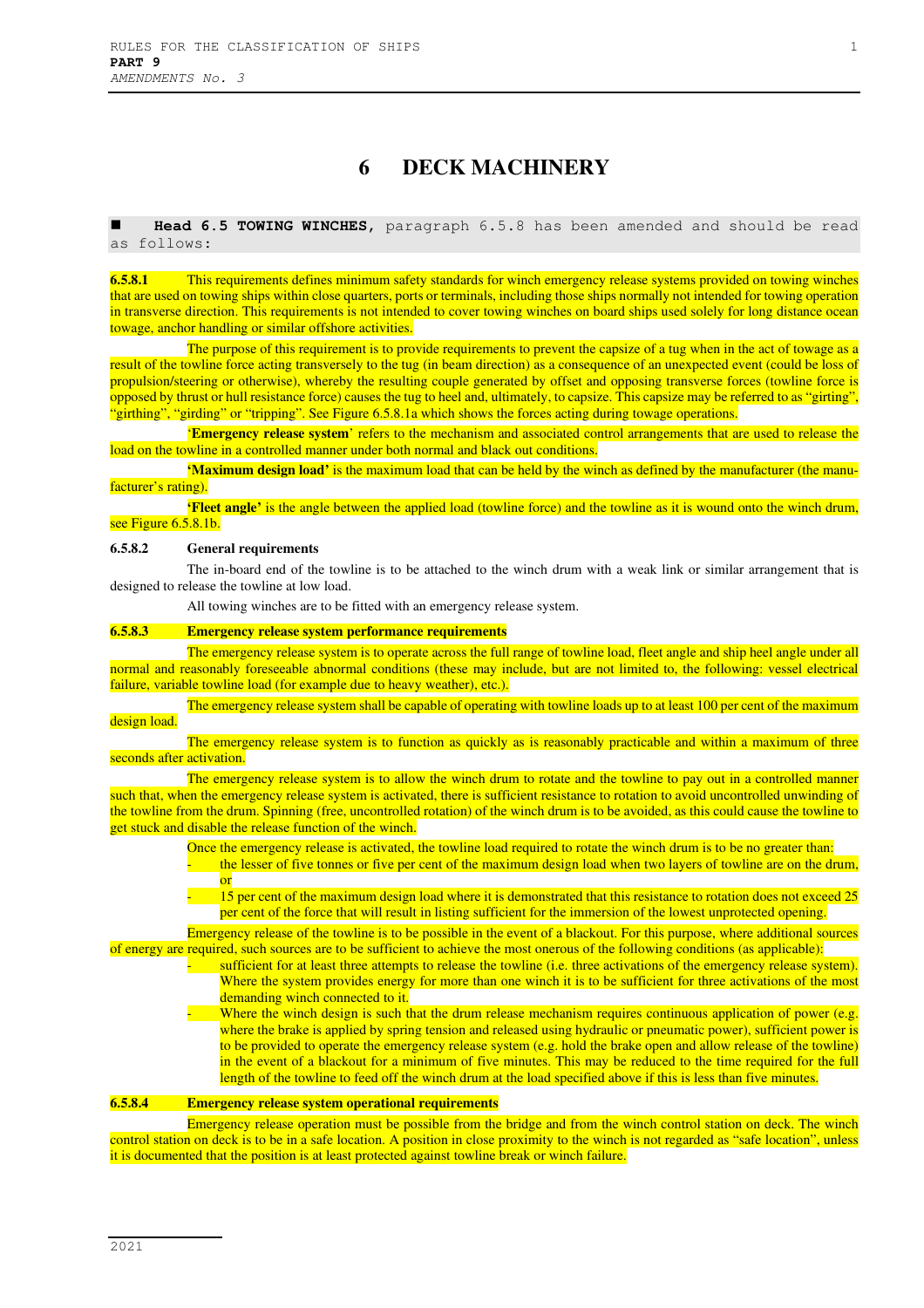The emergency release control is to be located close to an emergency stop button for winch operation, if provided, and shall be clearly identifiable, clearly visible, easily accessible and positioned to allow safe operability.

The emergency release function is to take priority over any emergency stop function. Activation of the winch emergency stop from any location is not to inhibit operation of the emergency release system from any location.

Emergency release system control buttons are to require positive action to cancel, the positive action may be made at a different control position from the one where the emergency release was activated. It must always be possible to cancel the emergency release from the bridge regardless of the activation location and without manual intervention on the working deck.

Controls for emergency use are to be protected against accidental use.

Indications are to be provided on the bridge for all power supply and/or pressure levels related to the normal operation of the emergency release system. Alarms are to activate automatically if any level falls outside of the limits within which the emergency release system is fully operational.

Wherever practicable, control of the emergency release system is to be provided by a hard-wired system, fully independent of programmable electronic systems.

Computer based systems that operate or may affect the control of emergency release systems are to meet the requirements for Category III systems of IACS UR E22.

Components critical for the safe operation of the emergency release system are to be identified by the manufacturer.

### **6.5.8.4 Emergency release system test requirements**

All testing defined within item 6.5.8.4 is to be witnessed by the Surveyor of the *Register*.

For each emergency release system or type thereof, the performance requirements of 6.5.8.3 are to be verified either at the manufacturer's works or as part of the commissioning of the towing winch when it is installed on board. Where verification solely through testing is impracticable (e.g. due to health and safety), testing may be combined with inspection, analysis or demonstration in agreement with the *Register*.

The performance capabilities, as well as instructions for operation, of the emergency release system are to be documented by the manufacturer and made available on board the ship on which the winch has been installed.

Instructions for surveys of the emergency release system are to be documented by the manufacturer, agreed by the Society and made available on board the ship on which the winch has been installed.

Where necessary for conducting the annual and special surveys of the winch, adequately sized strong points are to be provided on deck.

### **6.5.8.5 Installation trials**

The full functionality of the emergency release system is to be tested as part of the shipboard commissioning trials to the satisfaction of the surveyor. Testing may be conducted either during a bollard pull test or by applying the towline load against a strong point on the deck of the tug that is certified to the appropriate load.

Where the performance of the winch in accordance with 6.5.8.3 has previously been verified, the load applied for the installation trials is to be at least the lesser of 30% of the maximum design load or 80% of vessel bollard pull.